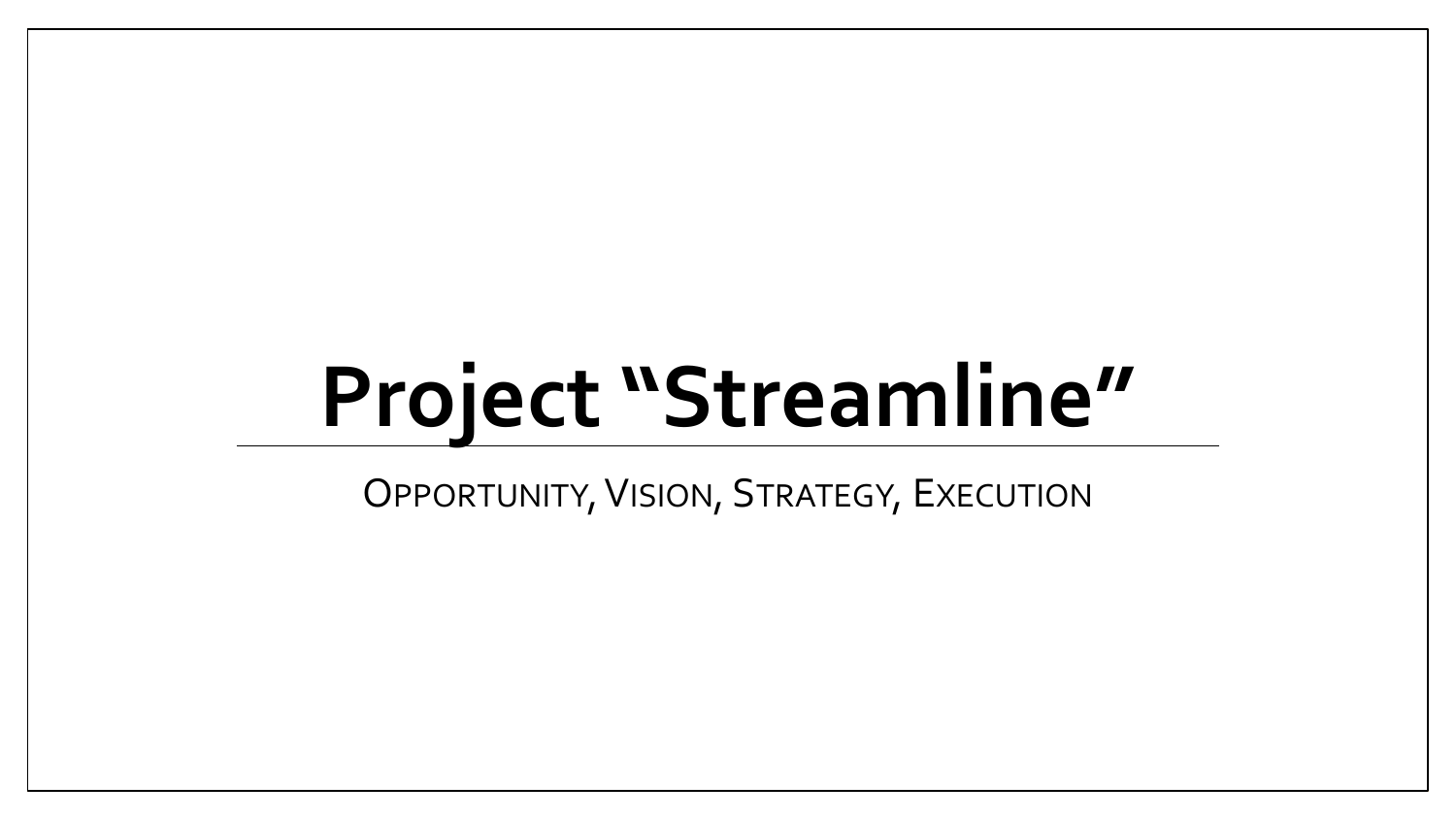### OUR CURRENT STATE

- We keep track of multiple, intra-day deadlines set by service level agreements
- We track daily transactions using paper check-lists and sticky-notes
- We manually perform calculations and "checks", using pen-and-paper, desktop calculators and Excel spreadsheets
- We report status of tasks using emails
- Our clients' terms of agreements change frequently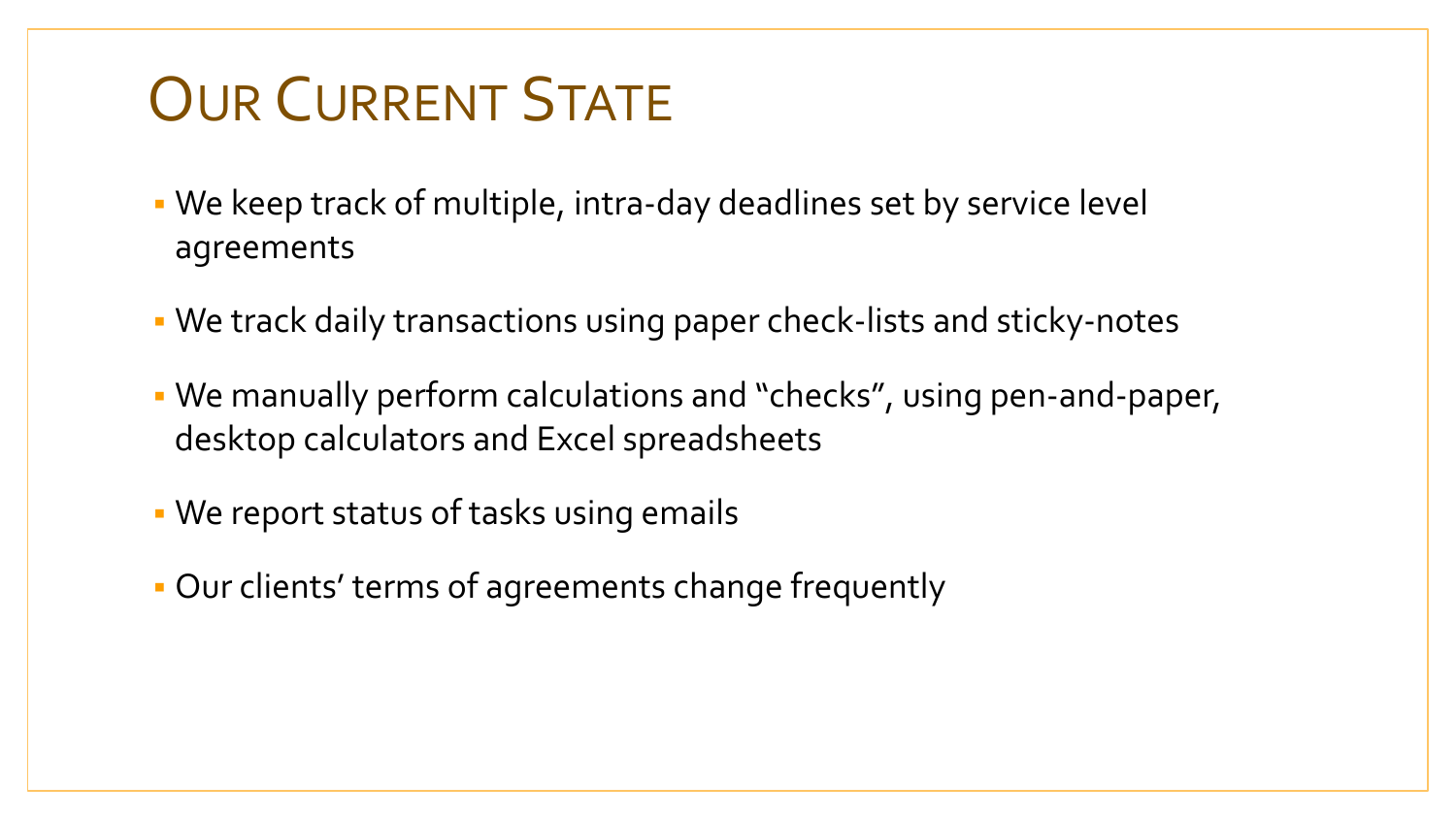#### THE BUSINESS PROBLEMS

- Errors are growing, along with contractual penalties and regulatory complaints
	- **.** \$200M paid in penalties paid in Q1 of this year
	- **: \$1B paid in fines and settlements over past four years**
- **Employee morale and retention is falling**
- Managers can't see problems coming
- Executives can't see the status of client relationships
- We can't grow the business
	- The current manual process isn't saleable
	- And when we do sign a new client, on-boarding them strains our resources to the breaking point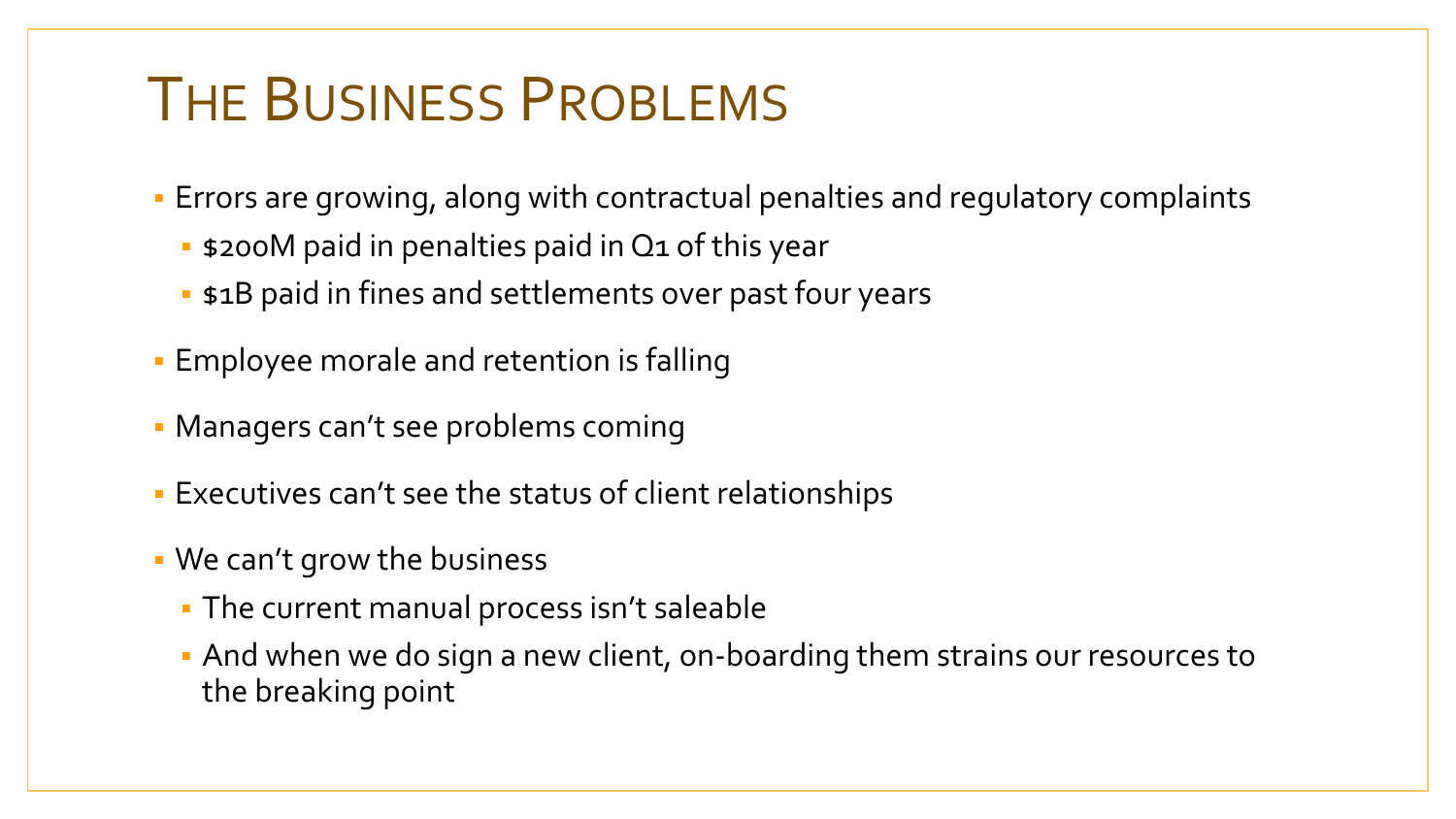#### WHO ARE THE USERS?

- **Front-line analysts and managers** 
	- Need automated calculations to reduce human error
- Senior executives
	- Need real-time visibility into statuses to see issues coming before they turn into problems
- Marketing and sales personnel
	- Need a modern, elegant system to demonstrate to prospective clients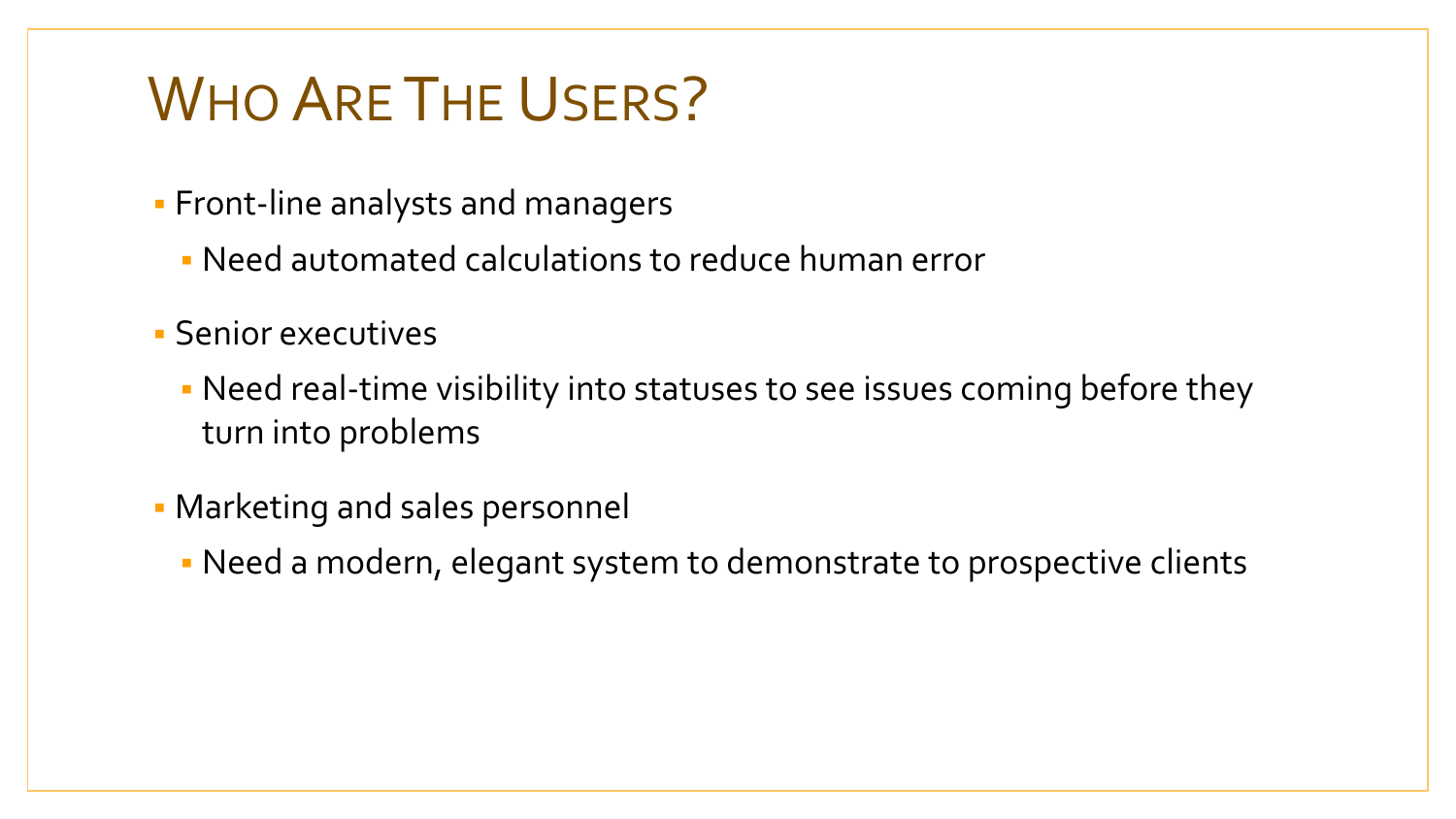### HOW WILLWE RECOGNIZE SUCCESS?

- No more manual artifacts on service teams' desks
	- No desktop calculators, no sticky-notes, no paper lists because we no longer need them!
- No more cluttered email boxes
	- No emails about specific service tasks, because those tasks are now tracked in The System
- No workflow-related reminders in managers' Outlook calendars
	- Reminders are surfaced in personalized dashboards
	- Alerts are pushed out to dashboards and smartphone apps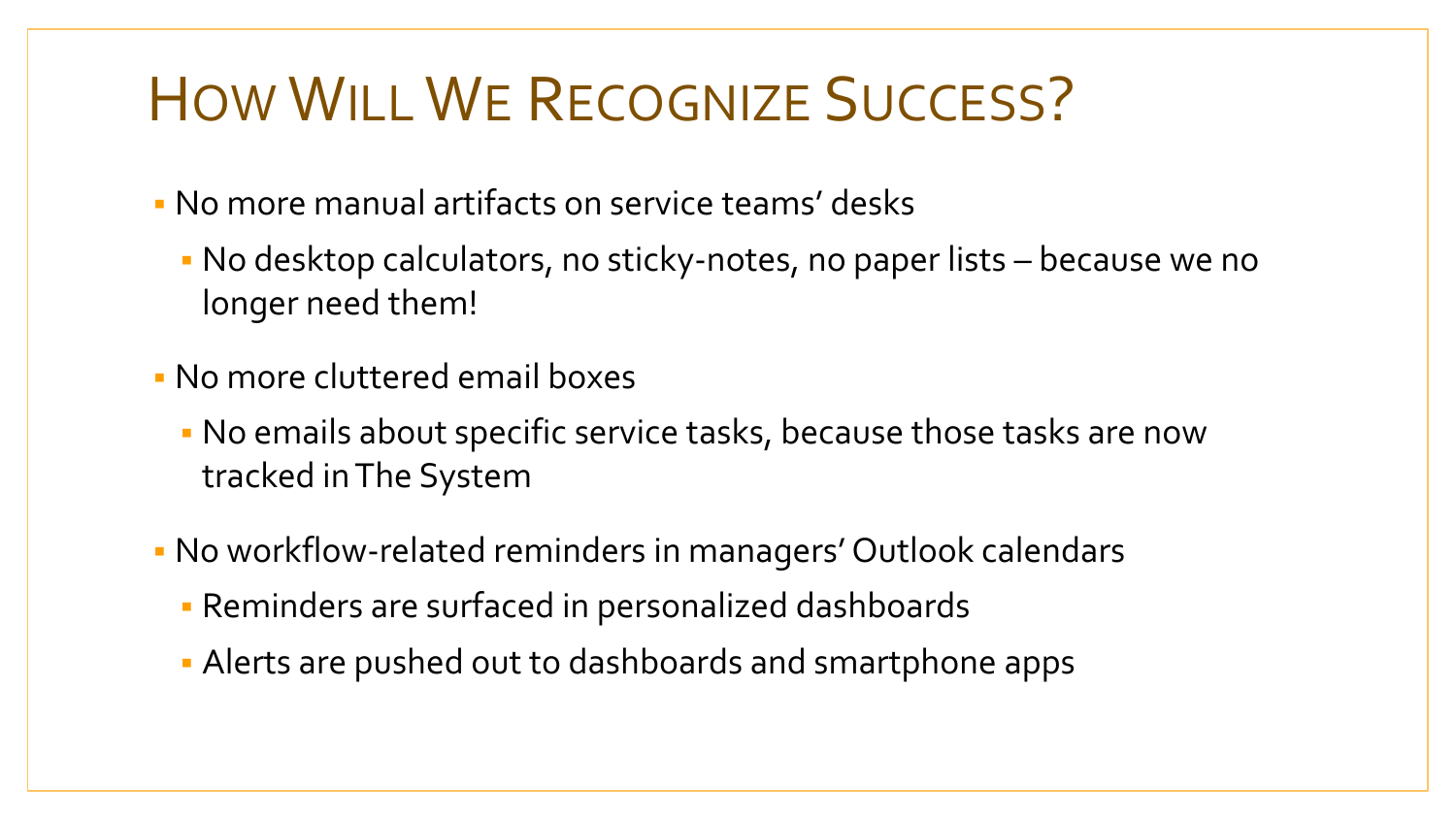#### LEVERAGE DESIGN PATTERNS USED IN CONTENT MANAGEMENT SYSTEMS

#### **Electronic job tickets**

- **Programmed workflows and routing**
- A complete version history
	- Who is assigned, and who assigned them
	- Record every change made, when it was made and who made it
	- Notes for why actions were taken for some actions, these notes will be required fields
	- Record every change in job status, whether programmatic (such as deadlines) or performed by a person
- Attachments
	- Such as screen-shots from Bloomberg, emails from clients any relevant document or artifact created outside The System
- Structured privileges
	- Author, initiate, own, read-and-write, read-only, approve or reject